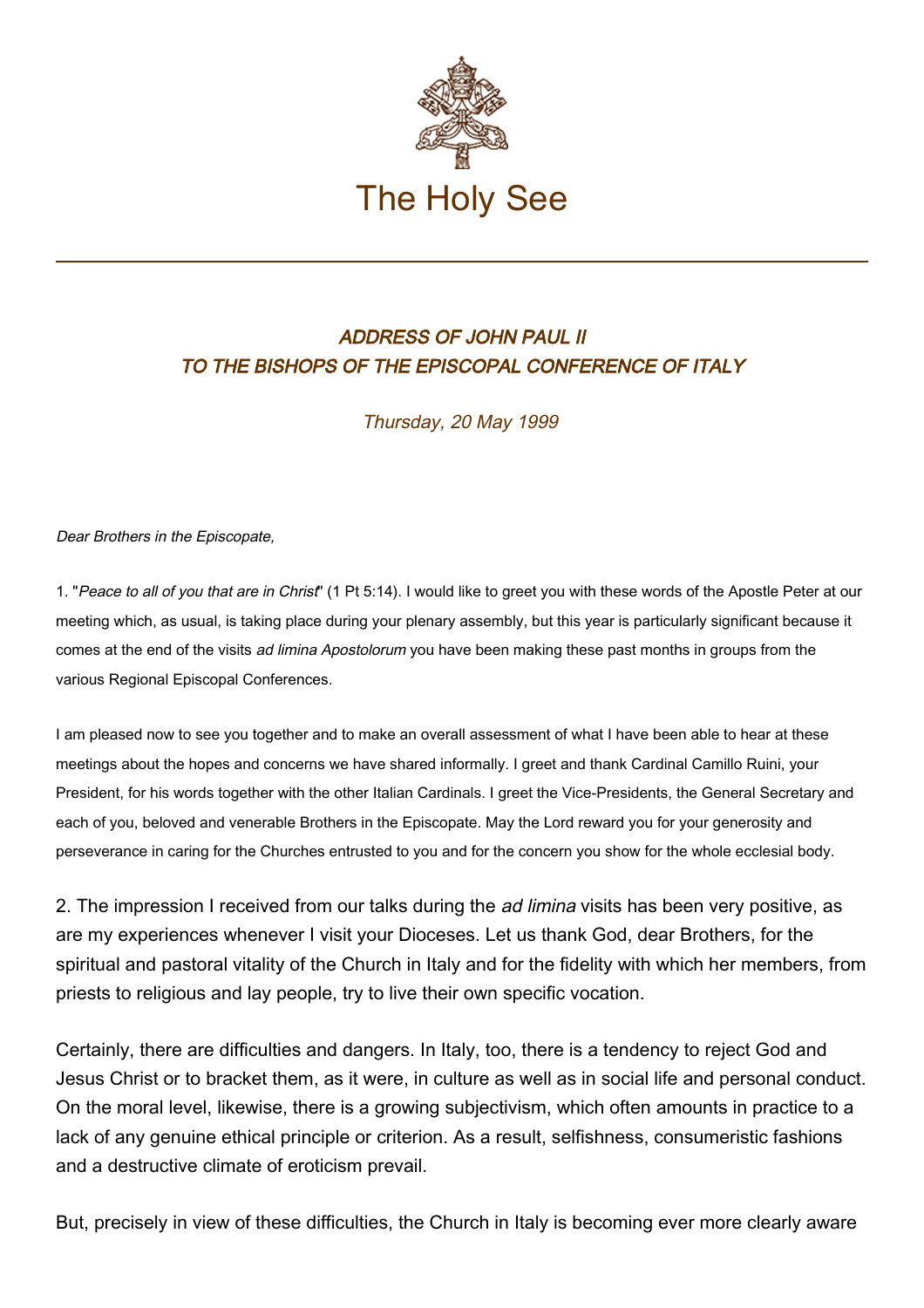of the mission and new evangelization to which she is called. Indeed, especially in recent years great and engaging missionary programmes have been started, including the City Mission, which involved the Diocese of Rome with great fruits. Moreover, the National Mission Convention, held last September in Bellaria, with its participation and enthusiasm confirmed how deeply rooted the mission ad gentes is in the hearts and tradition of the Italian ecclesial community.

It is now a question of continuing this double evangelizing commitment and making it more widespread and pervasive: so that the Christian and Catholic character of this beloved country will not be lost, but renewed and strengthened; so that in the regions of the world where the Gospel is just starting to be proclaimed the forthcoming millennium will be marked by a renewed offer of the salvation that comes from Christ.

3. The central theme of your assembly is vocations to the ordained ministry and the consecrated life: I am delighted with this choice, which corresponds well to the concerns many of you expressed to me during your ad limina visits. It deals with a fundamental element in the life and mission of the Church. Genuinely Christian families and fervent parish and youth communities are today still the natural setting where authentic vocations best arise and develop. The example of priests and consecrated persons who are happy with their own choice of life and are capable of serious formation work is the most effective stimulus to helping the interior call to grow and to become clear and conscious. In this area, the role of spiritual direction remains very important.

It is more and more more necessary to have an organized diocesan vocations ministry, which harmoniously takes responsibility for the various vocations and provides persons, occasions and places that are likely to encourage and support vocational development. However, the legitimate concern to cope with the decreasing number of priests and consecrated persons should not let us forget, though, that what is most important are the authenticity of the vocations, the enthusiasm for following Christ and the ability to fulfil the tasks of the ministry.

4. Dear Italian Bishops, we are all apprehensive about the very sad situation of war and ethnic oppression which has been going on for some time in the Federal Republic of Yugoslavia. As I thank you for the unaminous prayers your Churches are offering in response to the appeal I made at the beginning of this May, I would like to express my deep appreciation of the great number of examples and initiatives of concrete solidarity being given by religious institutes, Caritas and volunteer organizations especially in the places where the refugees are arriving and in so many other parts of Italy.

With you I renew the appeal I made in Bucharest with Orthodox Patriarch Teoctist: "In the name of God, Father of all mankind, we insistently ask the parties involved in the conflict to lay down their arms once and for all, and we vigorously urge them to make prophetic gestures so that a new art of living in the Balkans, marked by respect for all, by brotherhood and by social harmony" will be possible. May the Lord, who alone converts hearts, make these words effective.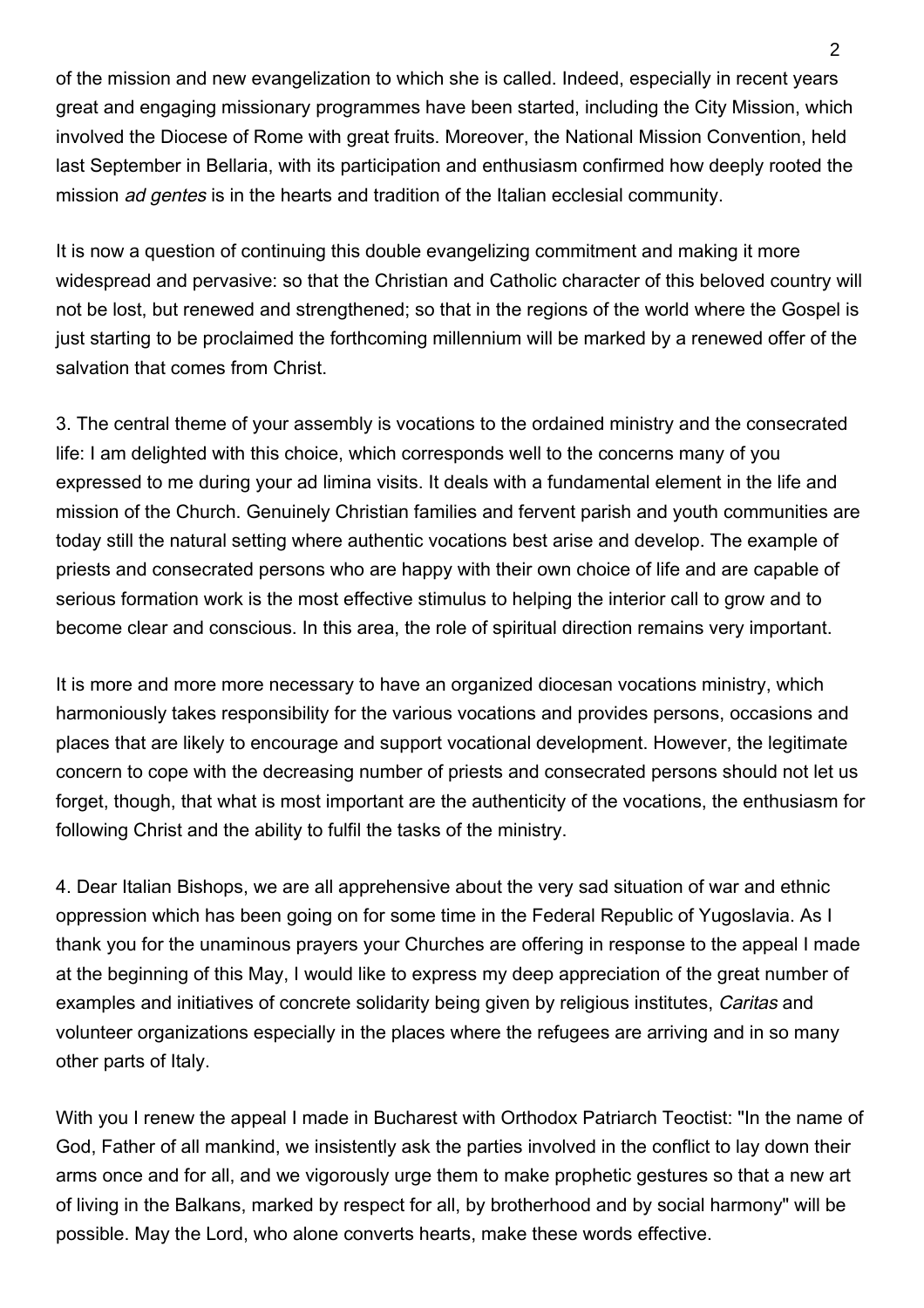5. My gaze now looks on the beloved Italian nation, for which I share your concern as I always have, dear Brothers in the Episcopate. Indeed, it is part of our specific ministry to contribute the wisdom of the Gospel and the Church's social teaching to solving the often new and complex problems that today's societies are called to face. The different social and political classes and groups must be encouraged to pursue the common good and to find the most authentic motives for joint action that will reinvigorate the citizens' sense of belonging and their desire for participation.

In particular, it is the duty of the ecclesial communities, conscious of their specific responsibilities in the social, economic and political fields, to give priority attention to work and employment, which are the necessary way to restore security to families and courage and trust to the young in many regions of Italy. In the light of the principles of solidarity and subsidiarity, much can be done in this field by working for new economic growth and production within the framework of sincere collaboration at the national and international levels.

6. The Church in Italy is committed with prophetic courage to the importance of life and the family, above all by promoting a family apostolate that continues to broaden its horizons and, as far as possible, reaches family units in situations of difficulty or which are less involved in ecclesial life.

But rightly so, you also encourage families and their associations to assume social responsibility so that laws, social policies and administrative norms and decisions will safeguard the rights of the family based on marriage, in harmony with the Constitution (cf. art. 29), without confusing it with other forms of cohabitation, and so that suitable provisions will be made for supporting the family itself in its essential tasks, beginning with the procreation and education of children.

And what should we say about the praiseworthy efforts of those who, on the most sensitive issues of bioethics, are battling for legislation to protect the legitimate family and the human embryo? Everyone can see that there are choices here at stake which could seriously jeopardize the humanistic character of our civilization.

7. The formation of the young generation, to whom you particularly dedicated your assembly last November, and schools also have a privileged place in your concern as Pastors.

How can we not feel sad and worried in noting that, while an effort is being made to update and redesign the overall structure of Italian schools, no successful way to achieve real parity for all schools has been found? Is this not the most necessary and important provision for putting the Italian school system on a par with European schools? The great national assembly on Catholic schools that is being prepared and will take place in Rome at the end of October is all the more important for this reason too: I would like to assure you at this point of my participation.

In relation to all these topics of social and cultural significance, and more generally in relation to